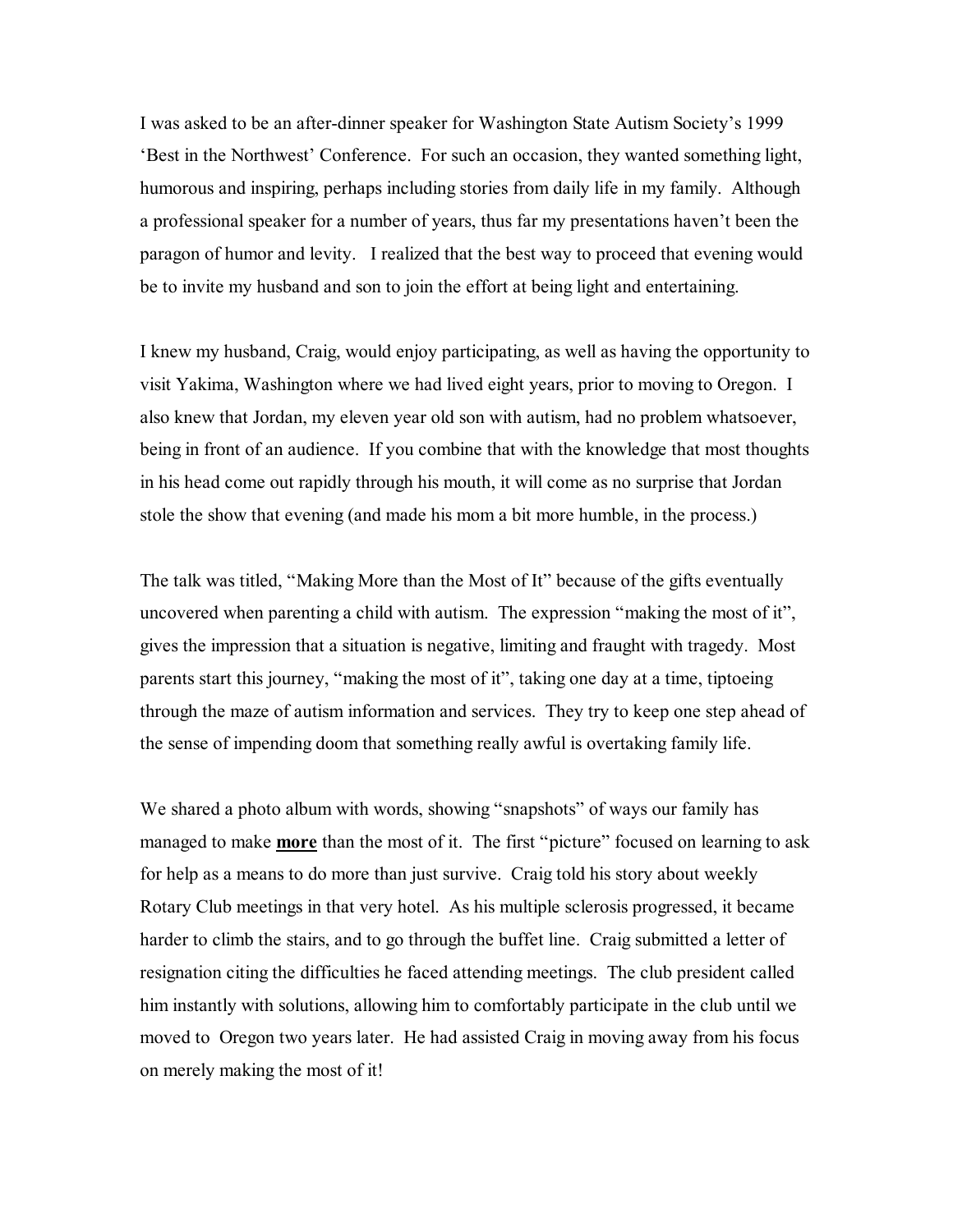Then came a "picture" showing my gratitude to Jordan. The experience of being his mom gave me focus, insight and great satisfaction in my work as a psychotherapist. Without him in my life, I might still be searching for career direction and meaning. Now I have a rich opportunity to witness very courageous people sharing their struggles and reworking their stories of loss, into stories of hope.

Together, Craig and I showed snapshots of ways that humor transforms our journey. Our stories elicited many laughs during the evening. However, Jordan stole the show unintentionally with his unexpected interjections. In the middle of a story, I heard a little voice behind me. "Mom, I love you!" I basked in the sighs of sweetness radiating from the audience until his next utterance. "Mom, I'm afraid of you!" When I could regain my composure amid the chuckles in the crowd, I queried, "You're afraid of me?!" He went on. "Well Mom, it's just an expression. Mom, it's when you talk sharp. Mom, do you talk sharp because you're tired?" By this time, the audience was thoroughly entranced. I told myself that I better show them how I could skillfully end this little interlude! In my best parent sing-song voice I said, "Okay Jordan, one more comment and it's time to stop. Mom needs to talk to these people!" He provided the proverbial straw that felled the camel! "Mom, I think you talk sharp because you're not very patient!" They were rolling on the floor. (Thank you dear Jordan for so aptly demonstrating the part humor plays in our life and for keeping me humble...)

Music is also a significant photo in our family album. I played guitar and sang "Give Yourself to Love" by Kate Wolf, a song that holds much meaning for me. Then Jordan came up to sing "Tomorrow," which he had performed a few weeks earlier at his school talent show. How silly of us to think he was done talking! "Mom, after I sing, can I talk some more?" I quickly responded (in that sing-song voice, of course), "No Jordan honey, I think you've talked enough!" His disappointment was buoyed by loud, but friendly protests from the audience. "No, let him talk mom...!" At that moment I knew I was licked!